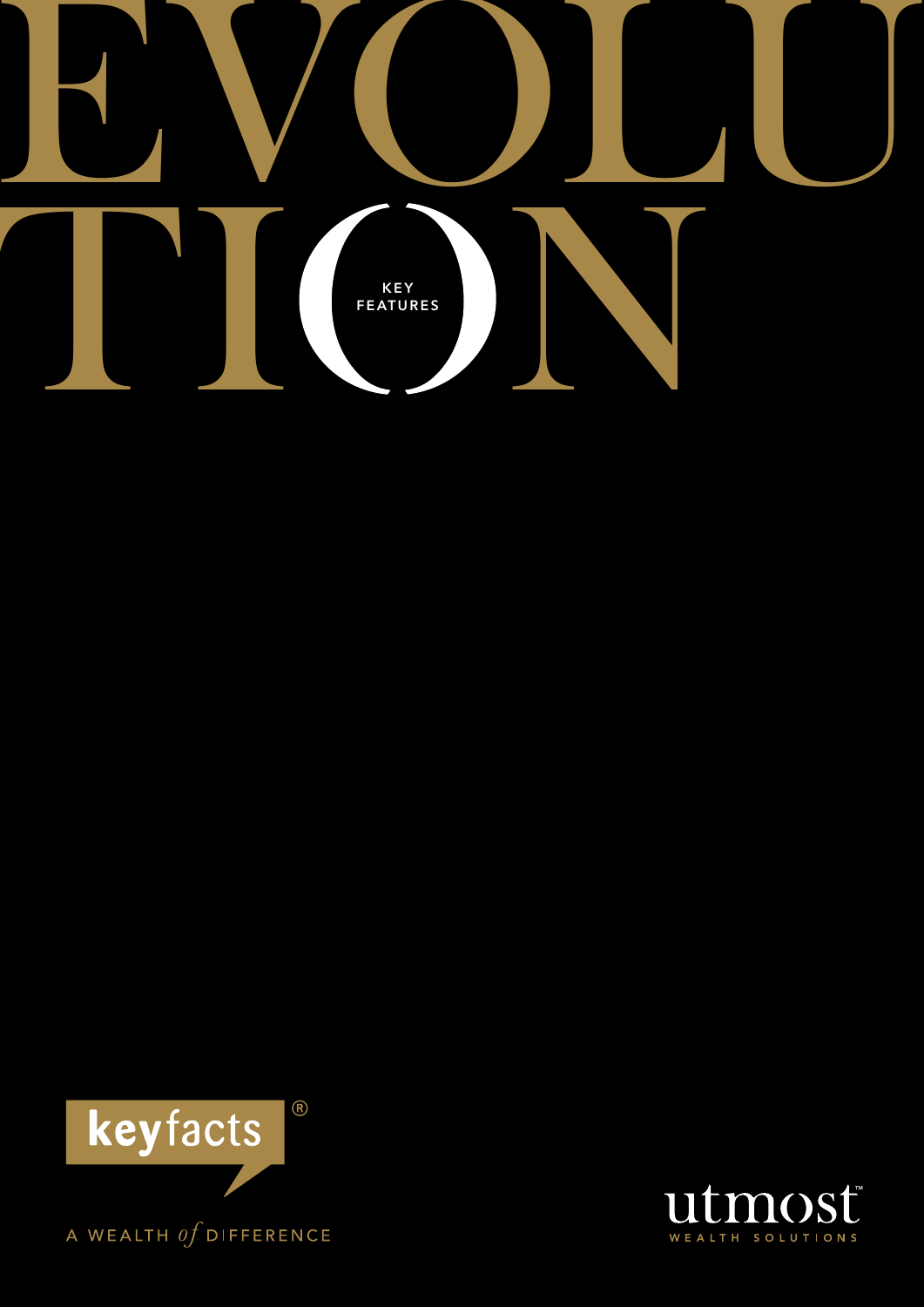## utmost WEALTH SOLUTIONS

Utmost Wealth Solutions is the brand name used by a number of Utmost companies.

Evolution is issued by Utmost Limited.

 $\overline{A}$ IMPORTANT INFORMATION

5 **RISKS** 

6 QUESTIONS AND ANSWERS

10 FURTHER INFORMATION

The Financial Conduct Authority is a financial services regulator. It requires us, Utmost Limited, to give you this important information to help you to decide whether Evolution is right for you.

You should read this document carefully so that you understand what you are buying, and then keep it safe for future reference.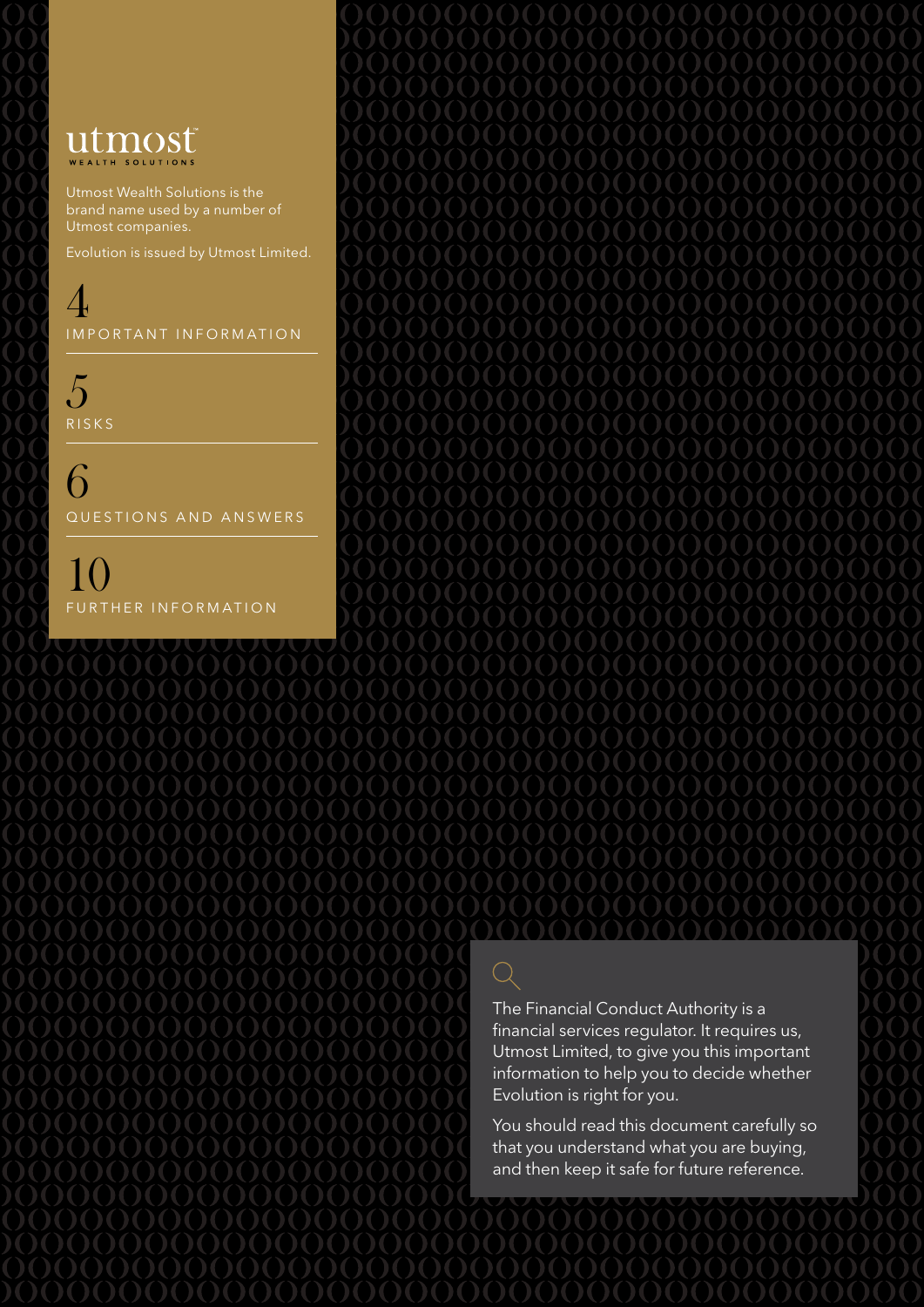# BEFORE YOU BEGIN

Please read this document together with your Personal Illustration and any applicable disclosure documents. We have highlighted in bold the documents that contain additional information about the risks and features associated with this bond. Ask your financial adviser if you need copies of these documents. You need to be comfortable that you understand the benefits and risks of this bond before deciding whether to invest.

The purpose of this document is to help you to make an informed decision. However, you are required to seek professional financial advice before you decide to purchase this bond.



Wherever you see this icon it highlights that further information on the subject can be found within the Product Guide. The Product Guide will also show this icon in the easier to find.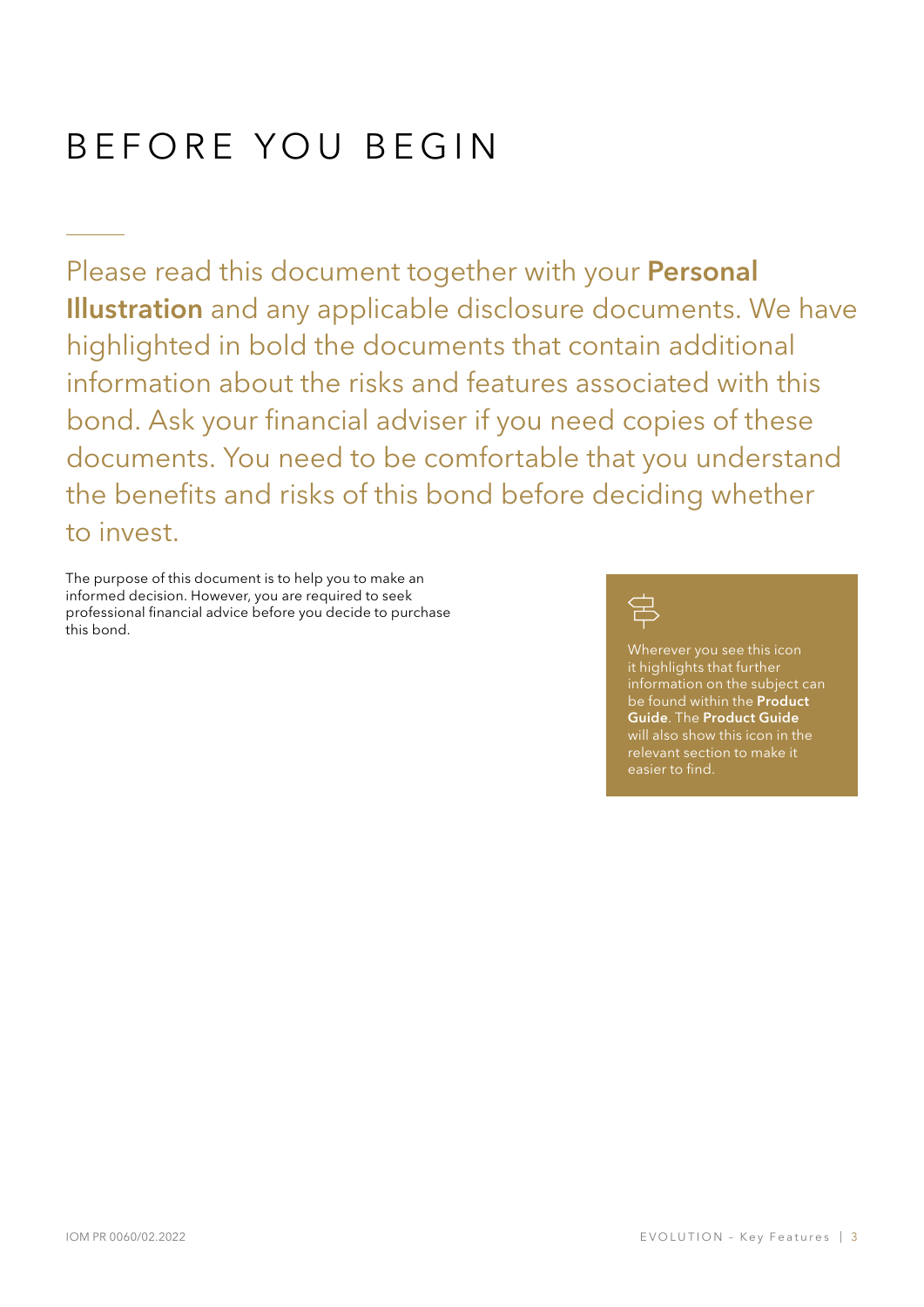# I mportant I nformation

### WHAT IS EVOLUTION?

Evolution is an international single premium investment bond that can be set up on either a capital redemption or life assurance basis. Please see the 'What Happens to the Bond When I Die?' section on page 9 for more details on the differences between the capital redemption and life assured basis.

The money you invest is used to purchase units in funds that are linked to the stock markets and deposits. This combines your investment with other investors who have similar objectives.

### WHO SHOULD CONSIDER EVOLUTION?

Evolution should be considered by UK residents who can afford to meet the minimum investment amount and are aged 18 years or over.

### IT AIMS

- $\rightarrow$  to increase the value of your investment by allowing your funds to be placed into a wide range of assets linked to stock markets and other investments over the medium to long term
- $\rightarrow$  to allow you to take single or regular withdrawals of your invested money (or 'capital'), and make additional investments during the term of the bond.

### YOUR INVESTMENT

You must invest at least £50,000 (US\$100,000 or €75,000).

The bond should be viewed as a medium to long term investment (meaning 5 to 10 years or longer). Whilst there is no fixed term, you should consider maintaining the investment for at least five years.

If you ask us to pay an initial charge for advice to your financial adviser from the payment you send to us before it is invested, the amount you send must total at least the minimum investment amount of £50,000, plus any agreed initial charge for advice.

See the 'What Charges For Advice Will I Pay?' section on page 6 for more information about the different types of charges we can arrange.



Read the 'What is Evolution?' section of the Product Guide for further information.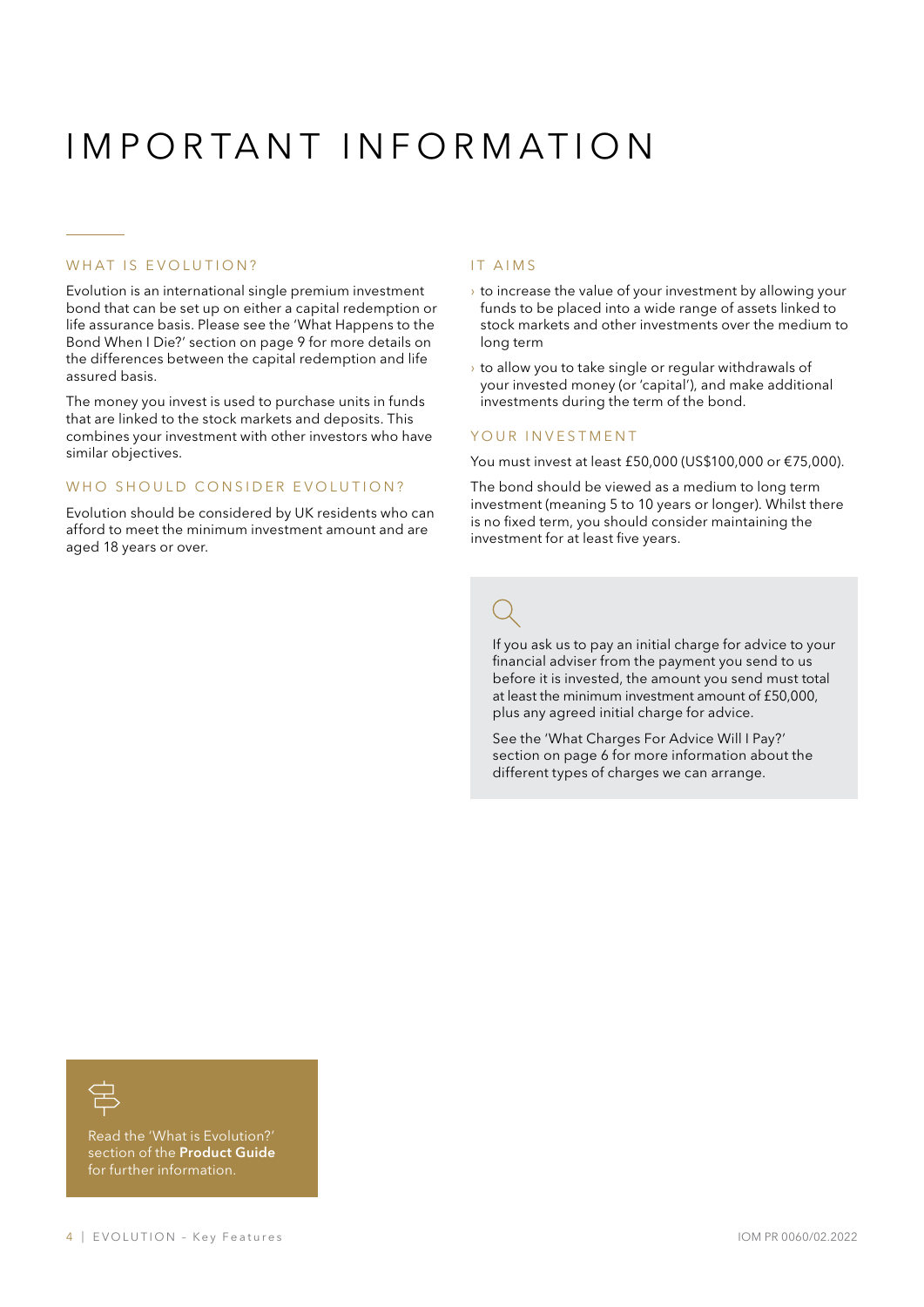# R isks

When considering applying for an Evolution bond, you should bear in mind the following risks:

### RISKS RELATING TO LINKING YOUR INVESTMENT TO FUNDS

- $\rightarrow$  The funds available under the bond are linked to stock markets and other investments. Their value will fall and rise in line with these markets. The surrender value of the bond is not guaranteed and you may get back less than you originally invested
- $\rightarrow$  If the bond invests in a fund that is set up in a different currency from the bond, a currency conversion charge will apply. All costs and exchange risks associated with currency conversion will be charged to the bond. You should keep in mind that currency exchange rate fluctuations may affect the value of your bond
- › If the growth of your chosen fund(s) does not cover the charges, then this will lower the value of your investment
- $\rightarrow$  Some of the funds in which you can invest may carry additional risks because of the types of asset they invest in, here are a few examples:
- The value of funds that invest overseas may fall and rise due to changes in exchange rates
- Funds that invest in emerging markets may show greater movements in performance due to the nature of the assets held by the fund
- There may be a delay in accessing your money if you invest in property funds.

There are other risks which could affect the performance of the funds that you invest in.

For more details speak with your financial adviser and refer to the Fund Specific Risks document.

### **GENERAL**

- › You are only covered by a compensation scheme if we become unable to meet our financial obligations. In other circumstances, such as when a fund manager or a deposit taker (bank or building society) fails, our policyholders will not normally be covered by a compensation scheme. Refer to the 'Compensation' section in this document for further information
- › Inflation will reduce the value of what can be bought in the future with the proceeds of the bond
- $\rightarrow$  The tax treatment of the bond could change in the future and depends on your individual circumstances
- › Withdrawals, including any charges for advice, may reduce the value of your investment below its original value, especially at times when investment growth is low or when the level of withdrawals is higher than growth of your chosen investments after charges. In addition, the potential for growth may be lower than that noted in your Personal Illustration
- › The bond's charges may increase in the future beyond those shown in your Personal Illustration.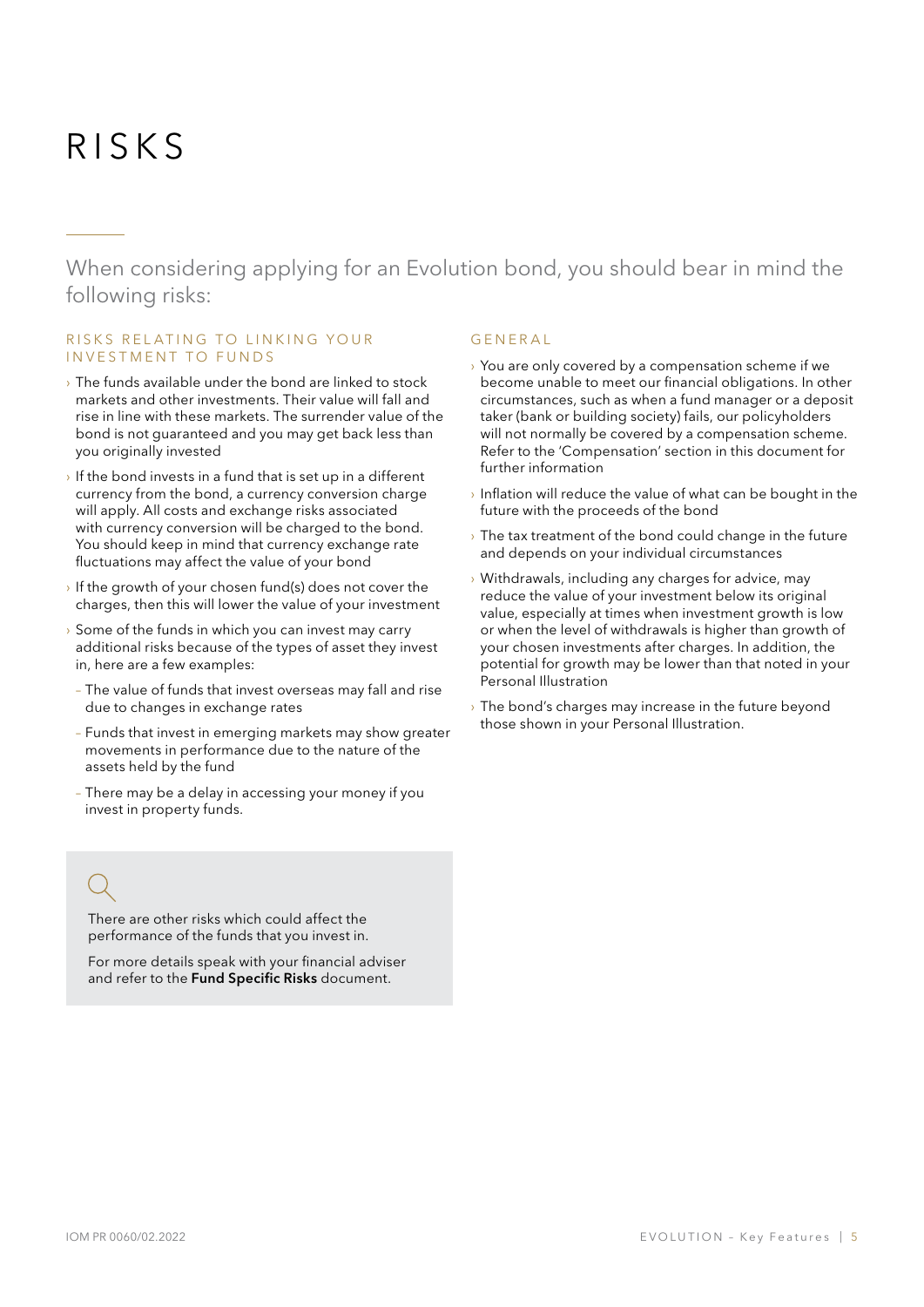# Q uestions and A nswers

### 1. CAN I CHANGE MY MIND?

You currently have 30 days to cancel the bond. The 30 day clock begins on the day you receive Your Right To Change Your Mind form. If for any reason you decide that you do not want to take out this bond, return the form within 30 days to our address detailed on page 12 and we will give you your money back minus any amount relating to any charges for advice already paid. If necessary, you will need to reclaim any refundable payments in relation to these charges directly from the relevant party.

If the value of the investment falls before we receive your cancellation request, an amount equal to the fall in value will be deducted from any refund you receive. However, if the value of the investment has increased you will only get back the amount you originally invested, minus any charges for advice that have already been paid.

If the bond is linked to assets which cannot be cashed in easily, such as fixed-term deposits or funds with infrequent dealing days, it may be some considerable time before the asset can be sold or redeemed and your money returned to you. If there are any penalties applied by the deposit taker or fund manager for early cancellation these will be passed on to you.

If you do not use your right to cancel within the 30 days cancellation period your bond will continue in line with the policy terms and conditions.

### 2. WHAT CHARGES DO YOU APPLY?

The current charges we take for the administration of the bond are shown in your Personal Illustration. More detailed information on charges can be found in our separate Guide to Charges document, available from our website www.utmostinternational.com or from your financial adviser on request. It is important that you read the Personal Illustration and Guide to Charges together with this Key Features Document and any other applicable disclosure documents.

A summary of our charges is below:

- › Standard Product Charges We apply these charges (administration and Flex-Charge) to the bond to cover the set up and administration of the bond
- Conditional Charges -Whether or not you pay these charges depends on the options you choose when managing your investment
- › Investment Charges and Costs These charges are for the investment and fund choices you make. They depend on the funds and investment services chosen, and include any charges made by the underlying fund manager for administering the fund.

There may be factors which result in changes to our costs, for example if tax rules change. We will tell you if this happens.

However, administration and dealing charges will be increased on 1 January each year in line with the UK Retail Prices Index without any notification. Payment charges are based on the bank charges we incur in making the payment and are subject to increase without notice where the charges incurred by us increase.

Its important to note that charges reduce the value of the bond and its growth potential.

### 3. WHAT CHARGES FOR A D V I C E W I L L I P A Y ?

We can apply charges to the bond for the advice provided to you by an appointed financial adviser or investment adviser in the following ways:

- **Outside of the bond For advice** provided by the financial adviser, an initial adviser charge can be taken outside of the bond before your premium is invested. If you would like us to apply an initial charge outside of the bond to be paid to your financial adviser, you will need to complete the relevant section within the application form
- **Inside of the bond Initial, ongoing** or one-off charges can be applied as a payment from the value of the bond after the premium is invested. If you would like us to facilitate charges from inside the bond complete the relevant sections within the Adviser Charges Pack.

Further details on charges for advice can be found in our **Guide to Charges**.

If you choose to pay any charges for advice from the value of the bond, then depending on the type of advice given, the charge may form part of your 5% annual tax-deferred entitlement. Therefore, it is important you discuss the tax consequences of your chosen method of payment with your financial adviser before your investment is set up. For further details about the different types of advice and the tax implications, see the charges for advice section of our Guide to Charges.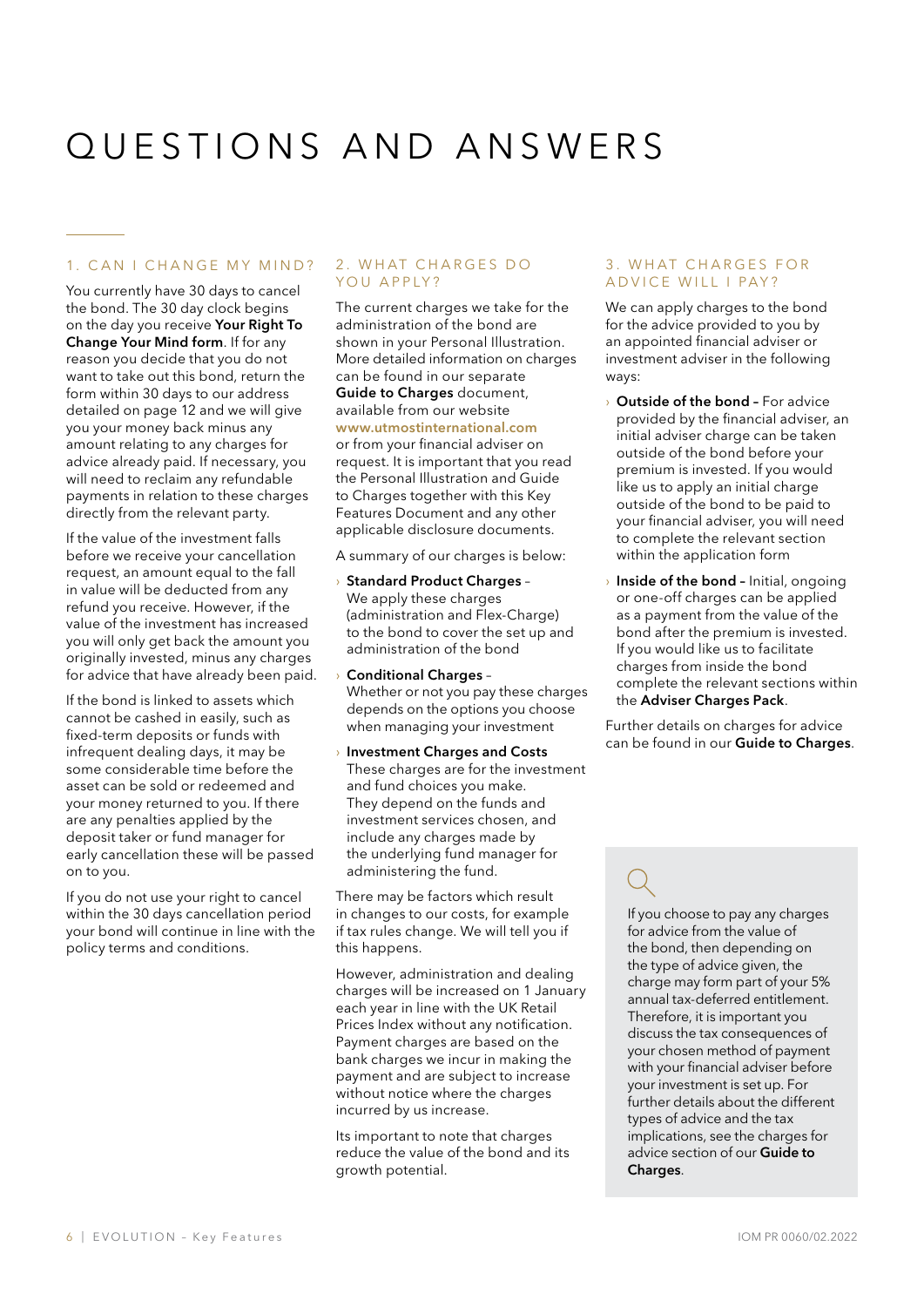### 4. HOW DO I INVEST?

You can send your investment to us by BACS, Faster Payment, CHAPS, Telegraphic Transfer, banker's draft or cheque. Your bank may charge you for some of these services.

### Can more money be invested in the bond?

Yes. Further lump sum investments can be made at any time, and each investment made will have its own charges at the rates applicable at the time they are made. The current minimum is £5,000 (US \$10,000 or €7,500).

We reserve the right to change these minimum amounts in the future.

### 5. HOW DOES MY BOND WORK?

### Where will my money be invested? You can choose from:

- › a variety of funds available from a wide range of investment management groups
- › cash deposits available from a range of banks and building societies.

We set up a dealing account so that money can be held ready for investment or withdrawal. It can become overdrawn, possibly due to product charges or charges for advice being taken, and in such circumstances, interest charges will be applied on this debit balance.

For funds and cash deposits, the minimum investment amount will be determined by each investment manager.

### Can I change the investments linked to the bond?

Yes, we will accept instructions from you or an appointed investment adviser.

There is a charge for each sale and purchase of funds or cash deposits. Please see your Personal Illustration for details of the current charge.

### Can I nominate an Investment Adviser or an External Manager and/or Custodian?

Yes. With our agreement you may ask us to take instructions from your nominated investment adviser on the initial fund choice and subsequent fund switches. All charges applied by an investment adviser will be treated as a charge for advice.

If we are asked to appoint an External Manager and/or Custodian the standard quarterly administration charge that we apply for External Manager and/or Custodian cases will be applicable to each External Manager and/or Custodian appointed. In cases where the External Manager and/or Custodian is able to provide

electronic valuations, in a format acceptable to us, the administration charge may be reduced. The applicable administration charge will be shown in your Personal Illustration. Refer to our **Guide to Charges** for details of our current administration charges. In addition to the charges we apply, the appointed External Manager and/or Custodian will also charge for their service.

Charges applied by an investment adviser for investment advice can be paid in a number of ways as described on page 6.

If you choose to pay any charges for advice from the value of the bond, then depending on the type of advice provided, the charge may form part of your 5% annual tax-deferred entitlement. Speak to your financial adviser for more information.

Charges for investment advice applied by an External Manager and/ or Custodian will be applied directly from the External Account you hold with them and will not be facilitated by Utmost. Please contact your External Manager and/or Custodian directly to set up a separate agreement for these payments.

The appointment of an investment adviser or External Manager and/or Custodian is subject to our agreement.

For more information see our separate Guide to Charges document.

How will I know what my Bond is worth? You can register for our website at at www.utmostinternational.com to see the value of your bond at any time. If you prefer, you can contact our Customer Support team on +44 (0) 1624 643 345 for a valuation.

An annual paper statement will be sent to you by post on the bond's anniversary. Additional paper statements are available on request however, there will be a charge for this.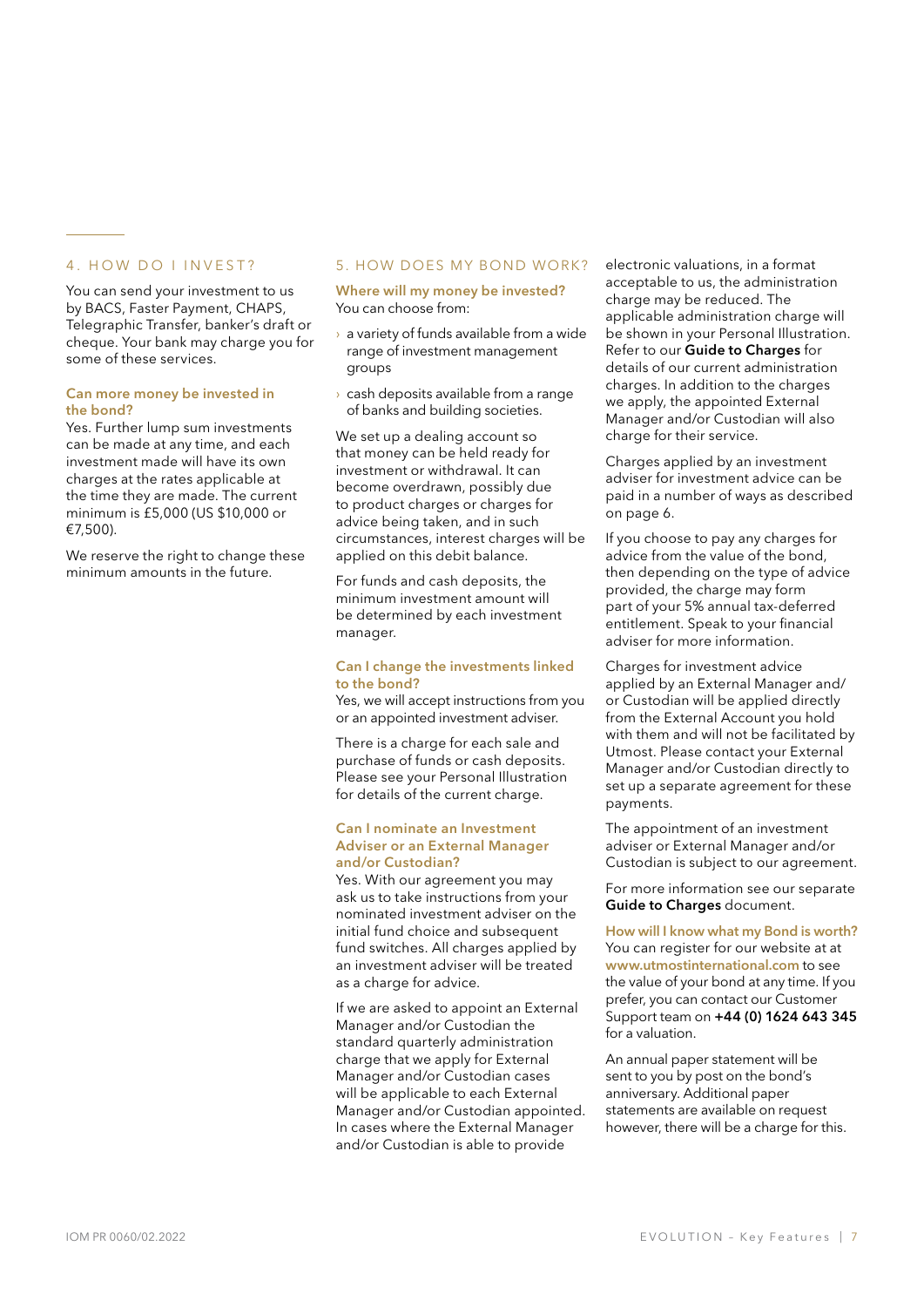## questions and answers **CONTINUED**

### 6 . C an I take withdrawals OR SURRENDER THE BOND?

Yes. The following options are available to you:

- › Regular withdrawals of capital, you must take at least £200 (US \$400 or €300) per payment
- › Single withdrawals of capital of at least £500 (US \$1,000 or €750) per payment can be requested
- › Surrender of individual segments within the bond, the payment must be at least £500 (US \$1,000 or €750)
- › Full surrender of your bond.

- › There is a dealing charge for the sale of funds or withdrawals from cash deposits
- › There may be a charge for breaking a fixed deposit early or not providing the required notice. Some assets may carry exit charges
- › If you surrender one or more segments within your bond, any applicable charges for advice will be redistributed to other segments in your bond, where appropriate.

### Are there any restrictions?

We reserve the right to delay payment indefinitely under certain circumstances. This may be for example, where we have to sell assets held in the funds linked to your bond and we are unable to do this immediately.

- › If you fully surrender your bond and are paying charges for advice from the bond, any outstanding or further charges due on or after the day of surrender will be stopped. Where applicable, you will be responsible for paying your adviser and/or External Manager and/or Custodian directly
- A minimum balance of £10,000 (US \$20,000 or €15,000) must remain in the bond. If the bond falls below the minimum amount required to keep the bond active, any charges for advice agreed to be paid from the bond will be stopped. If any amount requested to be paid to cover charges for advice would take the bond below this minimum, then the request will not be processed and we will write to you and tell you. In both these instances, you will need to pay any outstanding charges for advice directly to your adviser and/or External Manager and/or Custodian.



Refer to the 'Getting Money From the Bond' section of the Product Guide for more information.

### 7. WHAT ABOUT TAX?

### Is there any tax on the funds?

We do not pay Capital Gains Tax or income tax in the Isle of Man on investments held on behalf of our investors, so any investment gains in these funds are allowed to grow free of these taxes. The only tax to which funds may be liable is that which is taken at source and which cannot be reclaimed. This is known as Withholding Tax. Tax rules can change and this position may alter in the future.

### Will I have to pay tax?

Under current legislation, you could have a personal income tax liability on any gains if you are resident in the UK for tax purposes when benefits are taken. Income tax on the gain will depend on your rate of tax and individual circumstances.

For UK resident policyholders we will notify HM Revenue & Customs about any proceeds if this creates a chargeable gain. We strongly recommend that you consult your financial adviser to discuss your personal tax position.

If you are a UK tax resident, for each investment you make, you are currently entitled to withdraw 5% of the original investment amount each policy year for 20 years and defer any income tax payable.

If you do not take your full 5% annual entitlement in any policy year, the unused amount is carried forward for use in future years.

If you withdraw more than 5% of the amount you originally invested in any policy year then the excess will cause chargeable gain, and may be liable to income tax.

Where a partial surrender taken across all segments has exceeded the 5% annual tax-deferred allowance within a policy year, the chargeable event certificate will be dated and issued to you on the policy anniversary.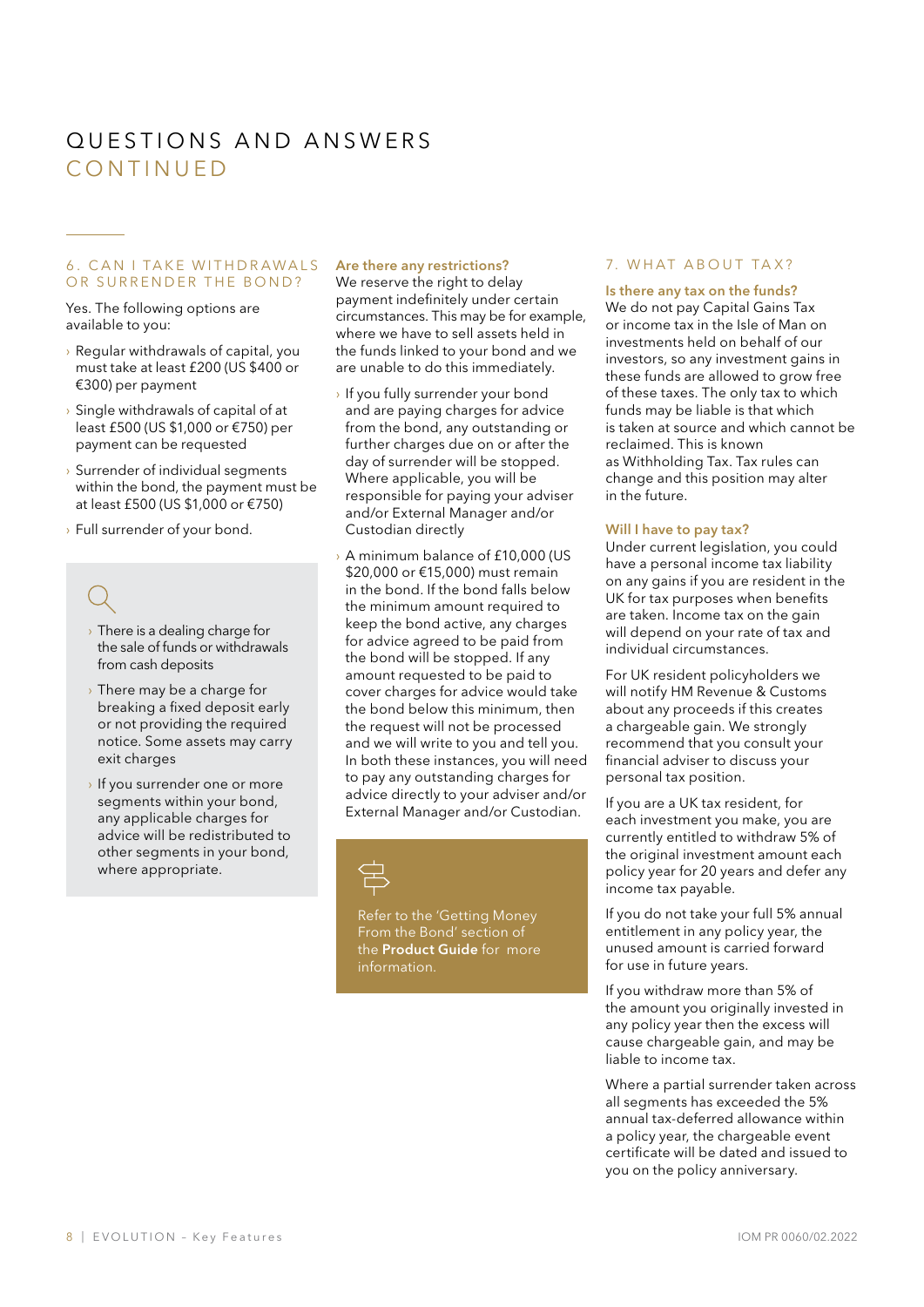Where a chargeable gain has occurred due to surrendering one or more policy segments, the chargeable event date will be the date the transaction is processed by our Claims team and the chargeable event certificate will be issued to you once your payment has been completed.

Any withdrawal in excess of the 5% annual tax-deferred entitlement may also affect the availability of any age-related allowances you may be entitled to.

### 8. What happens to the Bond when I die?

If you choose a capital redemption bond, it doesn't end on death. Ownership passes to the surviving policyholders or to your personal representatives.

If you choose a life assurance bond, the bond will end on the death of the last life assured. If you are the last life assured, the proceeds are paid out to your personal representatives.

Any adviser charges paid to a financial adviser (on any matters not relating to investment advice), which you have agreed with them to be paid through the bond, will be treated as a withdrawal and will make up part of your 5% annual taxdeferred entitlement.

The information contained in this document is based on our interpretation of current law and taxation practice in the Isle of Man and the UK as at 1 January 2022. Tax treatment is subject to change and individual circumstances.

Refer to the 'How is my bond taxed?' section of the **Product** Guide for further information.

If the bond is brought to an end, any outstanding payments in relation to charges for advice that are due to be paid from the bond to your adviser and/ or External Manager and/ or Custodian may still need to be settled. Any remaining policyholders, or if there are none, your estate, will need to settle any outstanding charges for advice directly with the relevant party.



Further information can be found in the 'Getting Money From the Bond' section of the Product Guide.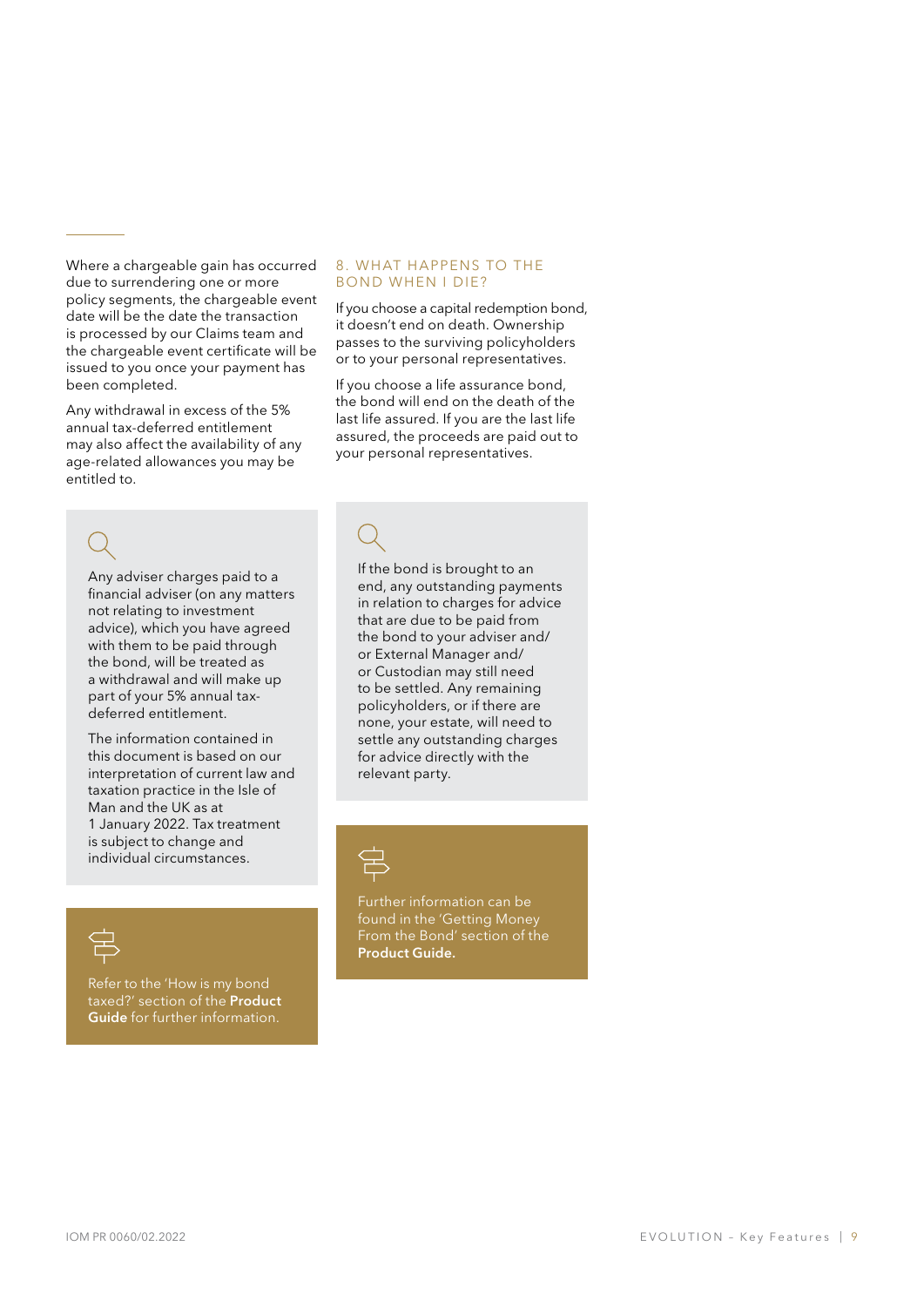# FURTHER INFORMATION

### Authorised and regulated

We are authorised by the Isle of Man Financial Services Authority.

We are not subject to the same regulatory system as the United Kingdom. In particular, we have different solvency, complaint and consumer protection rules.

Solvency is a measure of financial strength. Our solvency is regularly reviewed by the Isle of Man Financial Services Authority, who set minimum solvency margins to protect policyholders.

### **COMPENSATION**

We are covered by the Isle of Man Life Assurance (Compensation of Policyholders) Regulations 1991. If we cannot meet our obligations, the policyholders will be entitled to claim up to 90% of our liabilities to them as compensation from the Scheme.

The Isle of Man Scheme may reduce any claim if you are protected under any other compensation scheme. In common with all Isle of Man life insurers, if there is a call on the Scheme by any Isle of Man based life insurance company participating to the Scheme, we may be required to pay a levy of up to 2% of our policyholder funds to the Scheme. Where such a levy is made, the value of your investment is likely to be reduced by an equivalent percentage.

If you are a UK investor and we cannot meet our obligations, then in addition to protection under the Isle of Man Scheme, you may in some cases be able to make a further claim to the UK Financial Services Compensation Scheme. The additional claim would allow you to recover 90% of the value of the bond, but would take into account any payment under the Isle of Man Scheme in determining any sum payable. Your right to be able to claim from the UK Scheme may change in the future.

As the assets linked to the value of the bond are held in our name, you do not have any automatic rights to compensation should the underlying fund manager or deposit taker fail. In these circumstances our liability to you will be limited to such amounts, if any, that we can recover from any third party.

### LAW AND LANGUAGE

The bond is governed by Manx Law. The Isle of Man Courts shall have exclusive jurisdiction to decide any disputes that arise in connection with any such bond. Any waiver of such exclusive jurisdiction shall be at the discretion of Utmost Limited, such discretion to be exercised reasonably.

Your contract documents will be in English and any communications we send to you will be in English.

### Financial advisers

Your financial adviser will provide you with information regarding their identity, the capacity in which they are acting and their address for future communications.

If you have any questions regarding the Evolution bond, please contact your financial adviser for more information.

### KEY FEATURES DOCUMENT & PERSONAL II LUSTRATION INFORMATION

If the Personal Illustration you have been given contains an expiry date and you wish to make an application after this date, ask your financial adviser for a new Personal Illustration, Key Features Document and any applicable key disclosure documents.

If you are intending to ask us to pay an advice charge payment on your behalf, either from your payment to us or from the value of the bond, please make sure the details of the charge match those shown on the Personal Illustration provided to you by your financial adviser.

This Key Features Document was produced in January 2022. If you are not sure if you have the most up to date version, ask your financial adviser to confirm.

### Terms and Conditions

These Key Features give a summary of Evolution. They don't include all the definitions, exclusions, and terms and conditions. These are shown in the Policy Schedule and Policy Conditions.

If you would like a copy contact us or your financial adviser.



Refer to the 'About Us' and 'How We Work' sections in the Product Guide for more information.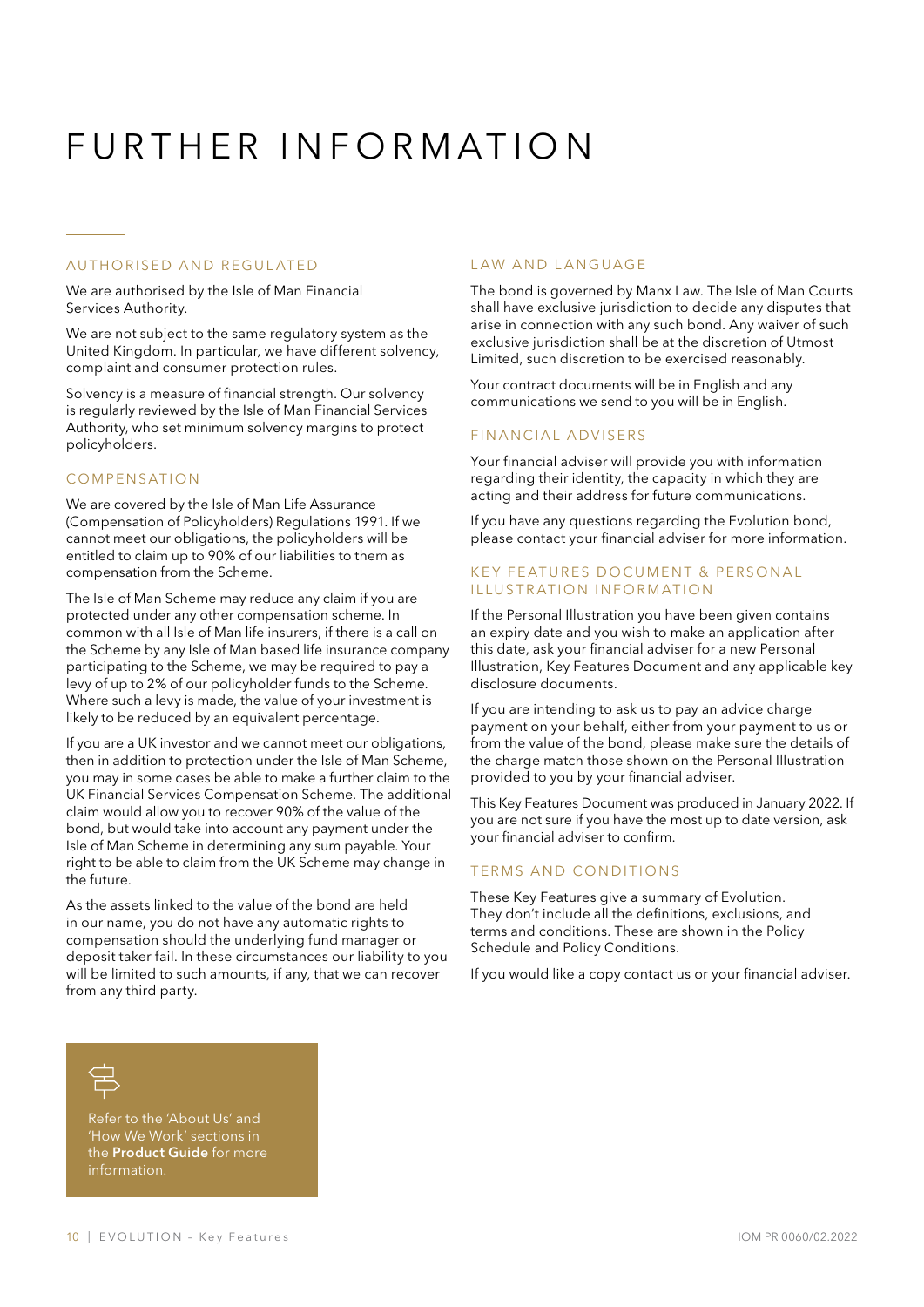### COMPLAINTS

We will do everything in our power to prevent a complaint and in many cases, we can resolve the issue direct with you.

If, for any reason, you are dissatisfied with our service, please address your complaint to our Customer Experience Manager. Our details are in the 'Contact us' section.

Complaints we cannot resolve can be referred to The Financial Services Ombudsman Scheme for the Isle of Man. You are not eligible to make a complaint against us to the UK Financial Ombudsman Service.

The Scheme is specifically aimed at individuals which means that complaints from companies (including corporate trustees) are excluded.

Making a complaint will not affect your right to take legal proceedings during mediation. However, if you elect to have your case referred to the Ombudsman then, other than on a point of law, their decision is binding on you and Utmost.

### The Ombudsman's contact details are:

Post: The Financial Services Ombudsman Scheme for the Isle of Man Thie Slieau Whallian Foxdale Road St John's Isle of Man IM4 3AS British Isles Tel: +44 (0)1624 686 500

Web: www.gov.im/ombudsman